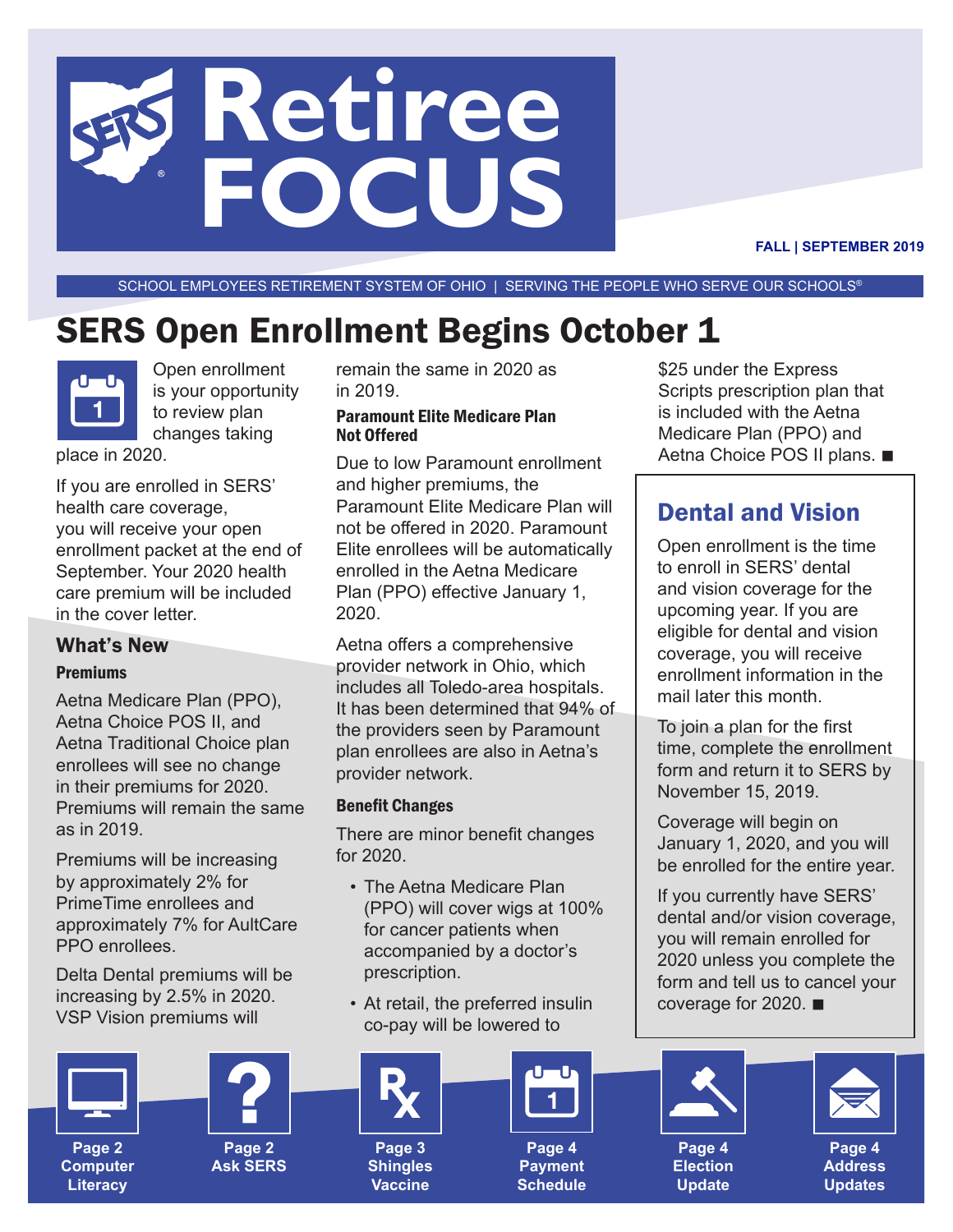## Keeping Up with the Millennials: Don't Get Left Behind in the Computer Age



As a retiree, it's not uncommon to have a lifetime of useful skills in your back pocket, and yet still not be able to master seemingly simple tasks on the computer.

If this is you, you are not alone.

According to World Economic Forum, about a quarter of adults worldwide do not know how to use a computer, and almost 5% do not know how to use a mouse or scroll through a web page.

Not surprised? Neither is the Public Broadcasting Service (PBS).

As a non-profit organization providing educational television programming to public television stations in the United States, PBS offers a number of programs geared toward computer literacy.

Its series *Frontline* also suggests several sites, including SeniorNet, which could help sharpen your computer skills and help you become more comfortable with technology.

## SeniorNet



If you are looking for computer training, SeniorNet is a nonprofit organization that teaches basic computing skills to

seniors. It offers a variety of basic online computer courses geared at seniors as well as instructor-led workshops at 36 learning centers throughout the United States. There is a membership fee for the first year. Visit SeniorNet.org or call 1-239-275-2202 for more information.

## Public Libraries



The Columbus Metropolitan Library provides basic computer training programs, free of charge, at many of the branch

locations and online. For details on the programs, go to http://www.columbuslibrary.org.

Many area libraries also offer computer classes. Visit your local branch for more information.  $\blacksquare$ 

## Ask SERS

## Q: What is a Financial Power of Attorney (POA)?

A: A POA is a legal document a person can use to appoint someone to act on his or her behalf regarding personal, financial, and business matters. In some instances, such as a hospital or nursing home stay, a retiree may not be able to handle his or her own financial matters. At times like these, many people find it helpful to have a POA so that a trusted friend or relative act on their behalf and handle necessary financial matters.

If you, as a retiree, want someone other than yourself to handle your SERS retirement, you must provide SERS with a General or a Limited Power of Attorney form.

This is necessary because, in addition to the retiree, SERS' pension payments may only be cashed by authorized individuals. In order for another person to have authority to take care of business related to a SERS pension, the retiree must grant Power of Attorney to someone, or a probate court must appoint a guardian for the retiree.

A Limited Power of Attorney form is available upon request from SERS. This form gives the designated agent authority to endorse a retiree's check, provide direct deposit instructions, change the mailing address of checks, and request payment-related information from SERS.

## Q: What if I already have a POA?

 $\mathsf{A}\text{:}$  If you have a POA and do not believe SERS has a copy of it in your file, send a copy, and your Member Identification Number, by mail to SERS at School Employees Retirement System of Ohio, 300 E. Broad St., Suite 100, Columbus, Ohio, 43215, or fax it at 614-222-5828. ■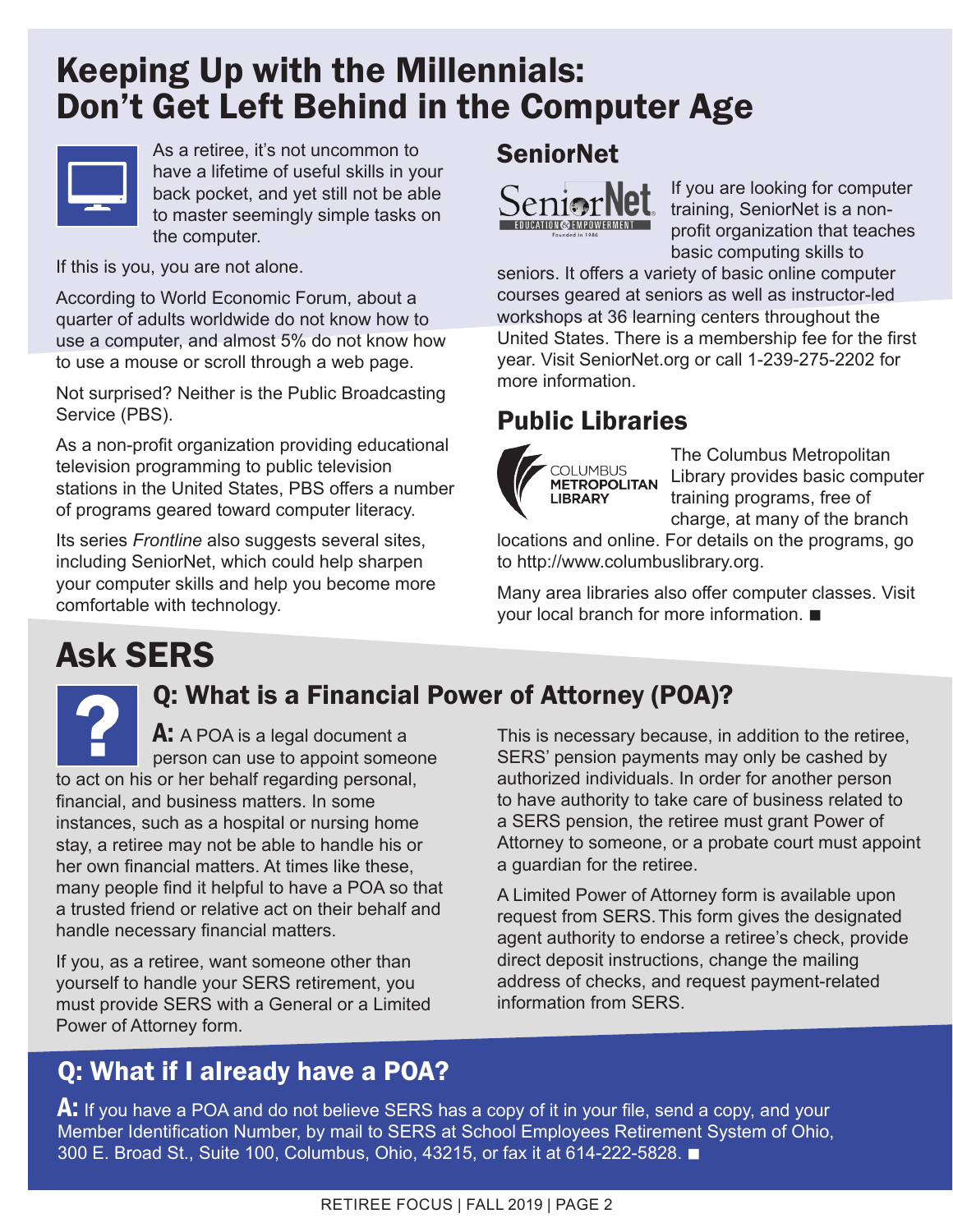## Arm Yourself Against Shingles



Did you have chicken pox as a kid? It can resurface as shingles when you are an adult.

Shingles is a painful skin rash caused

by the same virus responsible for chicken pox. Following infection, the virus remains dormant in your body for the rest of your life. Reactivation of this virus causes shingles.

According to the National Institutes of Health, one out of three people over 60 will get shingles, and 50% of all Americans will experience it before they are 80.

Shingles usually affects only one side of your body, beginning with pain or tingling, then develops into an itchy rash and possibly blisters.

Factors that may increase your risk of developing shingles include:

- Being older than 50.
- Having diseases that weaken your immune system, such as cancer.
- Taking medications designed to prevent rejection of transplanted organs as well as prolonged use of steroids, such as prednisone.

There are two vaccines available for shingles: Zostavax and Shingrix.

Zostavax, which was approved by the Food and Drug Administration (FDA) in 2006, has been shown to offer protection against shingles for about five years. It is a single injection, usually given in the upper arm.

Shingrix, which was approved by the FDA in 2017, is an alternative to Zostavax.

Studies suggest Shingrix offers protection against shingles beyond five years. It is given in two doses, with two-to-six months between doses.

Shingrix is recommended for people age 50 and older, including those who have previously received Zostavax. Zostavax is not recommended until age 60.

Side effects for both vaccines include headaches, as well as pain, swelling, and itching at the injection site.

The shingles vaccine does not guarantee you will not get shingles; but, it will reduce the course and severity of the disease.

Talk to your doctor about your vaccine options. $\blacksquare$ 

## SERS' Health Care Plans Cover the Shingles Vaccine

Currently, the shingles vaccine is covered at 100% by all SERS health care plans for those ages 50 or older when given by a participating or network provider.

- **Aetna Medicare Plan (PPO):** use the Express Scripts ID to cover the vaccine and its administration at the doctor's office or pharmacy.
- **Aetna Choice POS II:** use either the Aetna ID card at the doctor's office or the Express Scripts card at the pharmacy.
- PrimeTime Health Plan: use the PrimeTime ID card, which includes the Part D plan information, at the doctor's office or pharmacy.
- **AultCare PPO:** use the AultCare ID card at the doctor's office or pharmacy.
- **Paramount Elite:** use the Express Scripts ID card at the doctor's office or pharmacy.



RETIREE FOCUS | FALL 2019 | PAGE 3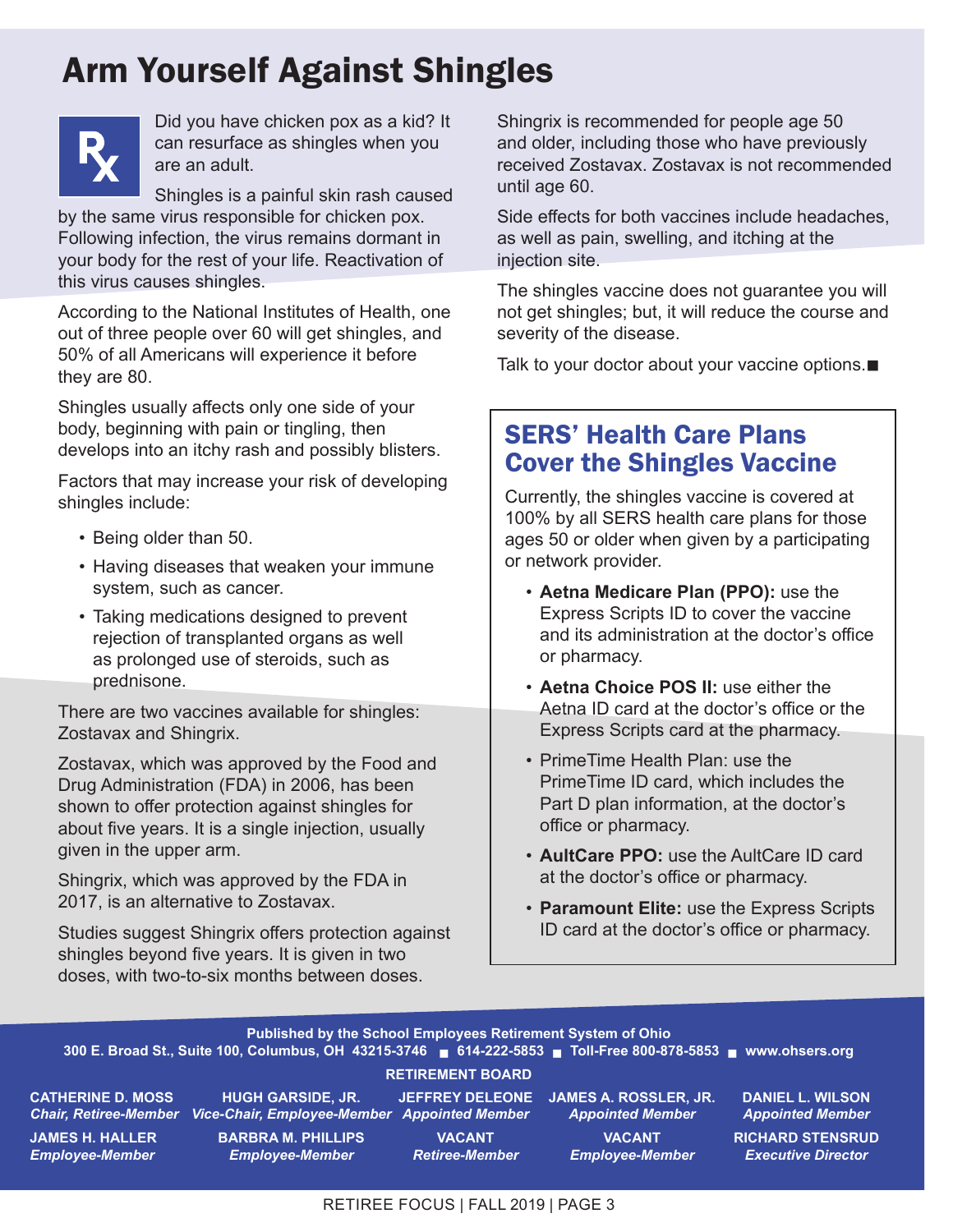

## Payment Schedule

Your payments will be available on the first of every month. If the first

day of the month falls on a weekend or holiday, your payment will be deposited on the previous business day.

## Payment Stubs

You receive a payment stub every quarter with your *Retiree Focus*

newsletter, and whenever there is a change in your benefit.

Your payment stub details your gross monthly

#### Payment Schedule

| <b>September</b> | August 30, 2019   |
|------------------|-------------------|
| <b>October</b>   | October 1, 2019   |
| <b>November</b>  | November 1, 2019  |
| <b>December</b>  | November 29, 2019 |

allowance and deductions, and these amounts for year-to-date.

You will receive your next payment stub in December.



## Election Update

SERS is holding a Special Election for an open retiree-member seat with a term beginning December

20, 2019, and ending June 30, 2021. Any SERS service or disability retirees are eligible to apply. To be eligible, interested retirees must send a resume and a completed Certification Form to SERS before November 5, 2019. All forms and a complete election schedule can be found on our website at www.ohsers.org/about-sers/board-oftrustees/board-election/.

SERS is also holding an election for a retireemember seat with a term beginning July 1, 2020, and ending June 30, 2024.

Any SERS service or disability retirees are eligible to apply. Nominating Petition forms and Certification forms are available on the SERS website at www.ohsers.org/about-sers/board-oftrustees/board-election/.

Forms for this election must be received at the SERS office not later than 4:30 p.m. EDT, December 6, 2019. A complete election schedule can also be found on the web address above.

If you have questions about the election process, please contact Tim Barbour, External Communications Supervisor, at tbarbour@ ohsers.org or  $614.222.5901.$ 



## Reminder: Update Your Address Calling All Snowbirds and Those Who Have Recently Moved

Make sure you advise SERS of any change in address so that SERS has your current address on file.

If you move and do not notify SERS, your benefits can be suspended.

You can update your address by calling us at 800-878-5853, or by using the My Profile section of the Account Login on our website at www.ohsers.org.  $\blacksquare$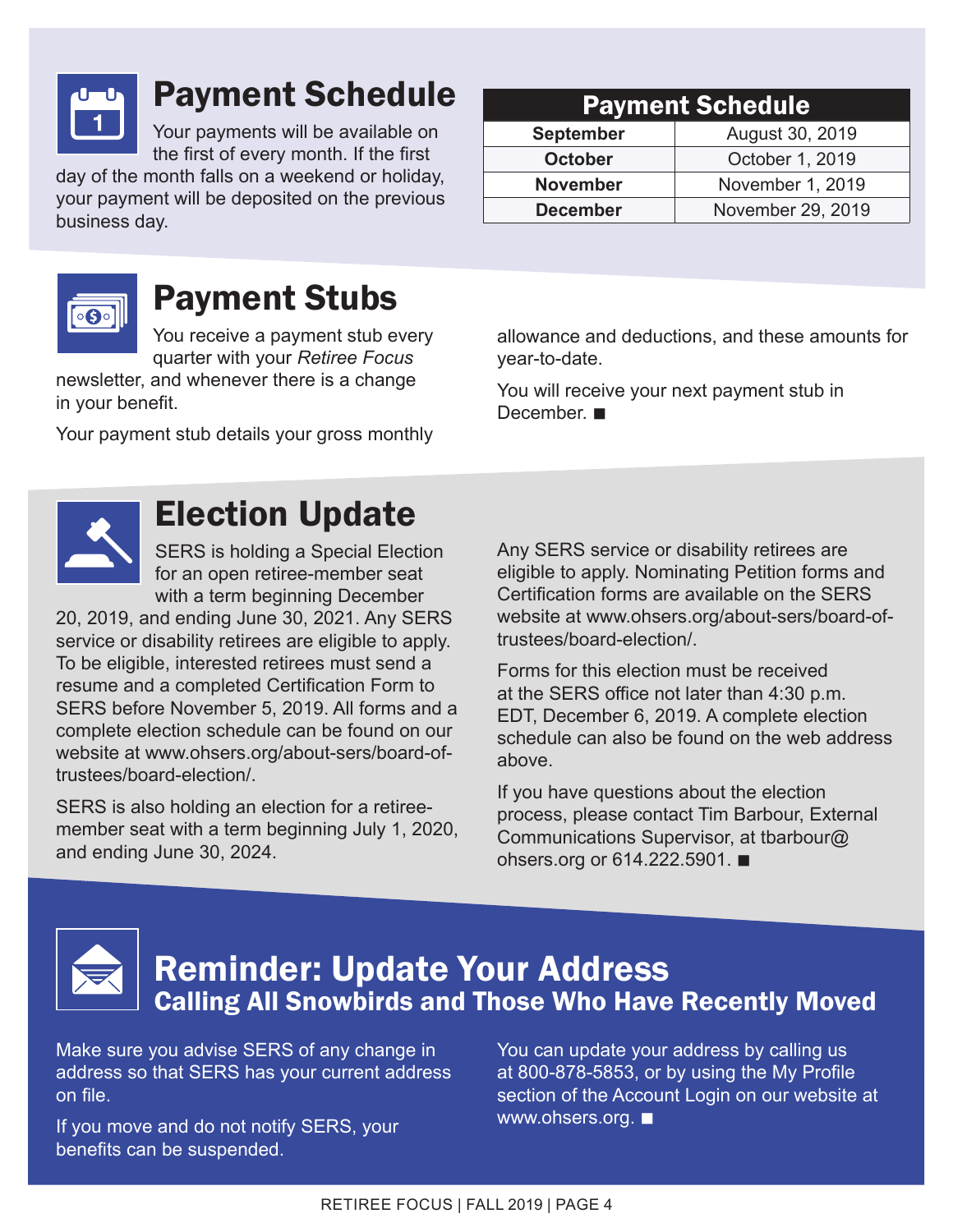## Partners IN HEALTH & WELLNESS





## Case Managers to the Rescue: Retirees Turn to Case Managers with Health Care and Insurance Questions

Having someone with a medical background who can anticipate your health care needs can be a great help when you are facing major surgery or have a flare-up of a chronic illness.



#### Retirees

Christine Pullen

and Ellyn McClure both encourage other SERS retirees to accept help from a case manager if the opportunity ever presents itself.

#### **Christine's Story**

"I was really glad when they contacted me," said Christine of Napoleon, Ohio, who first spoke over the telephone with an Aetna case manager a few weeks before undergoing major back surgery. "Sometimes you get those calls, and you think, I don't want to be bothered," said Christine, but this time she was glad that she answered the call.

The case manager, who also was a nurse, worked with the hospital and rehabilitation center regarding Christine's follow-up care needs, including the scheduling of physical therapy appointments.

The case manager also regularly reviewed the medications Christine was taking, made sure Christine understood and was following her doctors' orders, and handled any insurance issues.

When Christine noticed a procedure she did not recognize listed on an Explanation of Benefits, she called her case manager.

"It's been a long haul," said Christine of her recovery. She said that since she already

had to rely so much on her husband and daughters for her physical care, not having to put any additional responsibilities on her family was a relief.

#### **Ellyn's Story**

The program could be especially helpful to people who are by themselves, said Ellyn of Port Orange, Florida.

As a person with diabetes, Ellyn has chronic health issues that have resulted in unplanned hospitalizations.

"She's been a real savior to me," said Ellyn of her case manager. "Every time I am in the hospital, she calls."

Ellyn said that, "I normally don't talk to people on the phone about my health issues, but I've changed my way."

When a cut on her foot failed to heal after months of going to a podiatrist, Ellyn said her case manager suggested that she seek out a wound care specialist for treatment. Thinking a wound care specialist only treated more serious cases, Ellyn said she would not have thought of contacting such a doctor on her own without the guidance of her case manager.

The specialist accepted her case in part due to the length of time she had the open wound, and told her they would have the foot healed in a week. To Ellyn's surprise, he was right.

Ellyn recommends anyone offered case management help by his or her health insurance plan to accept it.

"When you are having health problems, anyone taking an interest in helping make your life easier, why would you turn them away?" she said. $\blacksquare$